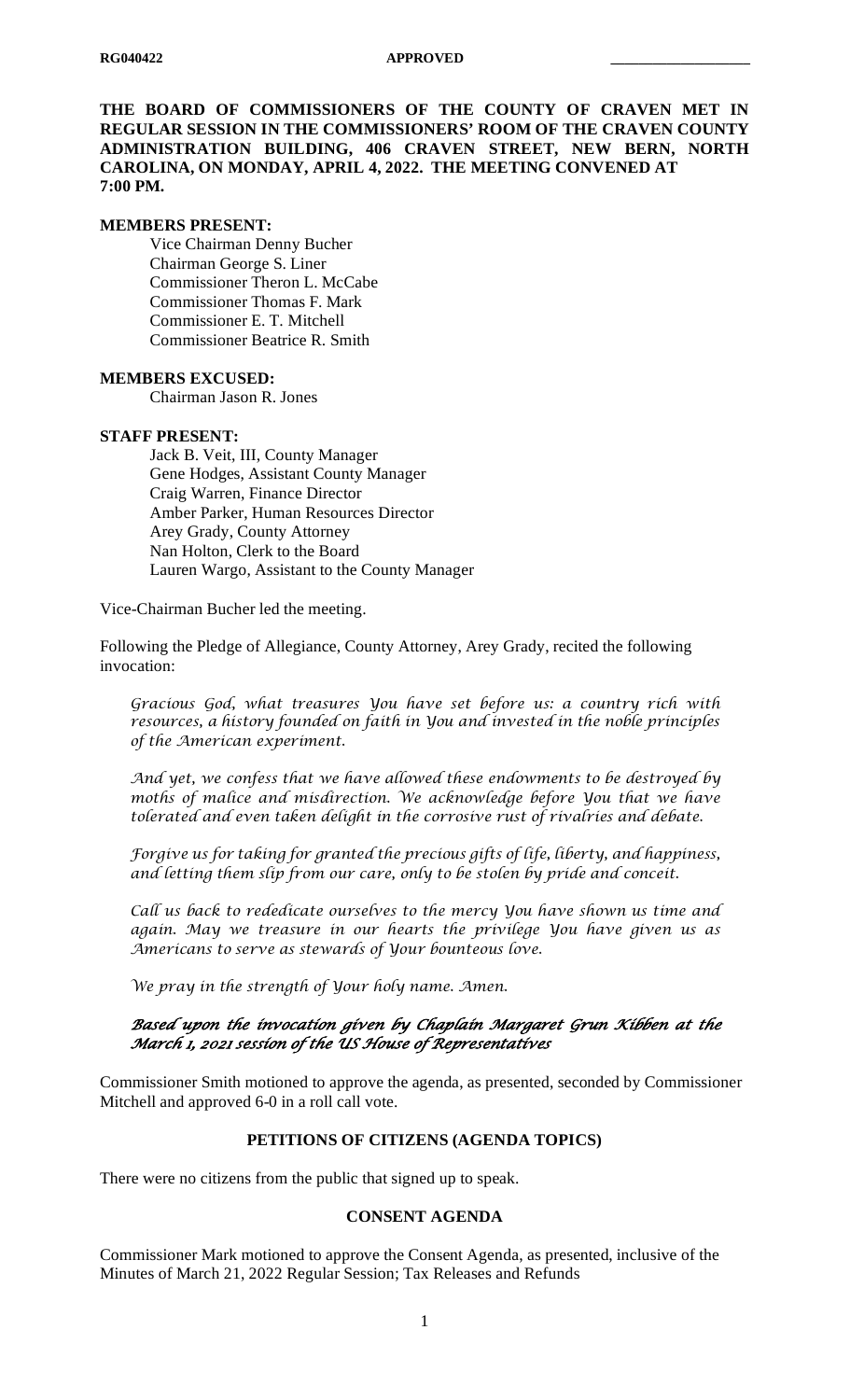*(Credits = \$2,366.42; Refunds = \$62.10);* Proclamation Designating April, 2022 as Month of the Military Child; Request for Public Hearing (Project Coast) at 8:30 am, or soon thereafter. The motion was seconded by Commissioner Mitchell and approved 6-0 in a roll call vote.

*Proclamation*

# **Proclamation**

### Craven County designating the month of April 2022 as THE MONTH OF THE MILITARY CHILD

**WHEREAS**, thousands of brave Americans have demonstrated their courage and commitment to freedom by serving in the Armed Forces of the United States on active duty and in mobilized National Guard and Reserve units at post throughout our nation and the world; and

**WHEREAS,** nearly 110,000 children of military families in North Carolina have been directly affected by the military deployment of one or both of their parents, guardians, or caregivers; and

**WHEREAS**, Craven County is home to the Marine Corps Air Station Cherry Point, there are over 2,800 military-connected students that attend Craven County Schools; and

**WHEREAS**, these children and youth are a source of pride and honor to us all, it is only fitting that we take time to recognize their contributions, celebrate their spirit and let our men and women in uniform know that while they are taking care of us, we are taking care of their children and youth; and

**WHEREAS**, by ensuring military children are safe and supported in our schools and communities, our men and women in uniform can focus on the challenges and missions they face in the line of duty; and

**WHEREAS**, our efforts and support can improve the lives of military children and youth and help pave the way for future generations; and

**THEREFORE, BE IT RESOLVED**, the Craven County Board of Commissioners do hereby proclaim the month of April, 2022 as *Month of the Military Child*; and hereby urge all citizens, business and government leaders to observe the month with appropriate ceremonies and activities that honor, support and thank military children and youth.

### *Request for Public Hearing*

Pursuant to N.C. Gen. Stat. § 158-7.1, Craven County (hereinafter "County") intends to convey for economic development purposes a fee simple interest in a  $+/-$  two and  $1/2$  (2.5) acre tract (hereinafter "Tract") of land, the Tract being known as a portion of Lot 19 in the Craven County Industrial Park. The value of two and 1/2 acres of the Tract is Twenty Thousand and no/100 Dollars (\$20,000.00), for a total value of Fifty Thousand and no/100 Dollars (\$50,000.00), and the County intends to convey and sell same for such value. The County believes the proposed conveyance will stimulate and stabilize the local economy, result in the creation and retention of a substantial number of permanent jobs in the County, and result in increased tax revenues to the County. The purchaser, is a locally owned company with 6 employees and this development will allow them to grow over 25 employees in five years.

### **DEPARTMENTAL MATTERS: SHERIFF-CALENDAR CHECK**

Major David McFadyen reported that the Sheriff's Office received a check in the amount of \$10,000.00 in regards to the 2023 Sheriff's Calendar. He indicated the check would be used to purchase a variety of items that the office needs, at the discretion of the Sheriff.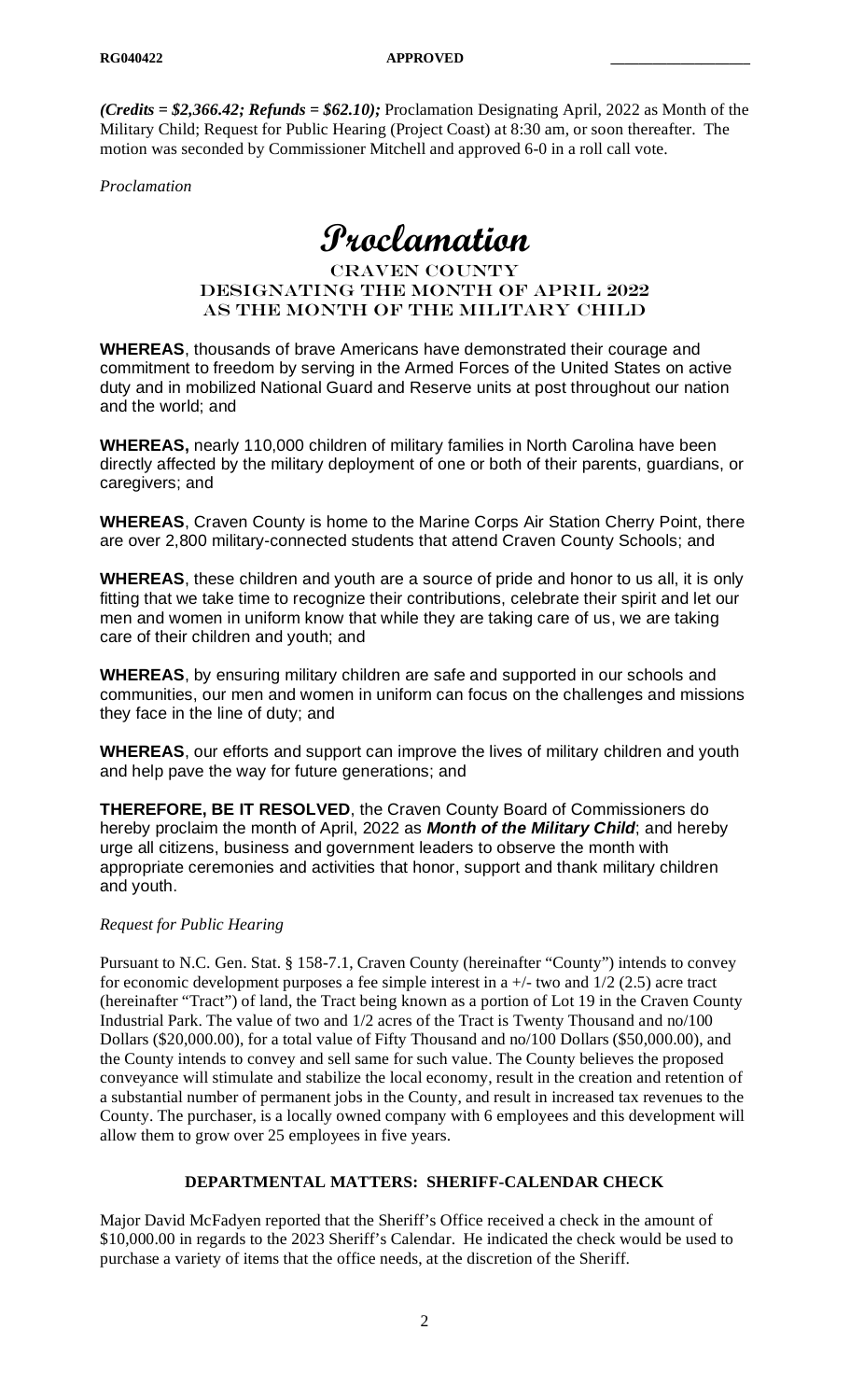Major McFadyen requested approval of a budget amendment in the amount of \$10,000.00.

Commissioner Mitchell motioned to approve the following budget amendment, as requested, seconded by Commissioner McCabe and approved 6-0 in a roll call vote.

# *Sheriff's Office*

| <b>REVENUES</b>                  | <b>AMOUNT</b> | <b>EXPENDITURES</b>                 | <b>AMOUNT</b> |
|----------------------------------|---------------|-------------------------------------|---------------|
| 1014310-38301<br>Misc. Donations | \$10,000.00   | 1014310-43240<br>$Supplies - Other$ | \$10,000.00   |
| <b>TOTAL</b>                     | \$10,000.00   | <b>TOTAL</b>                        | \$10,000.00   |

# **APPOINTMENTS**

# *Pending*

Vice Chairman Bucher reviewed the following pending appointments:

- ▶ Community Child Protection Team
- Craven Aging Planning Board

### *Current*

# *Fireman's Relief Fund Board of Trustees – Township One*

Commissioner Mark motioned to appoint Marlow Jones to fill the seat left vacant. There being no additional nominations, Mr. Jones was appointed by acclamation.

## *Craven County Board of Adjustments*

Vice Chairman Bucher motioned to reappoint Bud Stilley and Mark Gatlin. Commissioner Liner motioned to reappoint Lee K Allen, III. There being no additional nominations, Mr. Stilley, Mr. Gatlin and Mr. Allen were reappointed by acclamation. There was consensus of the Board to defer appointment for the vacant seat.

### *Board of Equalization and Review*

It was the consensus to table the reappointment of Jimmy Dillahunt until the Board's next meeting.

*Craven Community Child Protection Team*

Commissioner Mitchell motioned to reappoint Trisha Webb. There being no additional nominations, Ms. Webb was reappointed by acclamation.

# *Upcoming*

Vice Chairman Bucher reviewed upcoming appointments whose terms are due to expire in April/May, 2022.

# **COUNTY ATTORNEY'S REPORT**

County Attorney, Arey Grady, had nothing to report.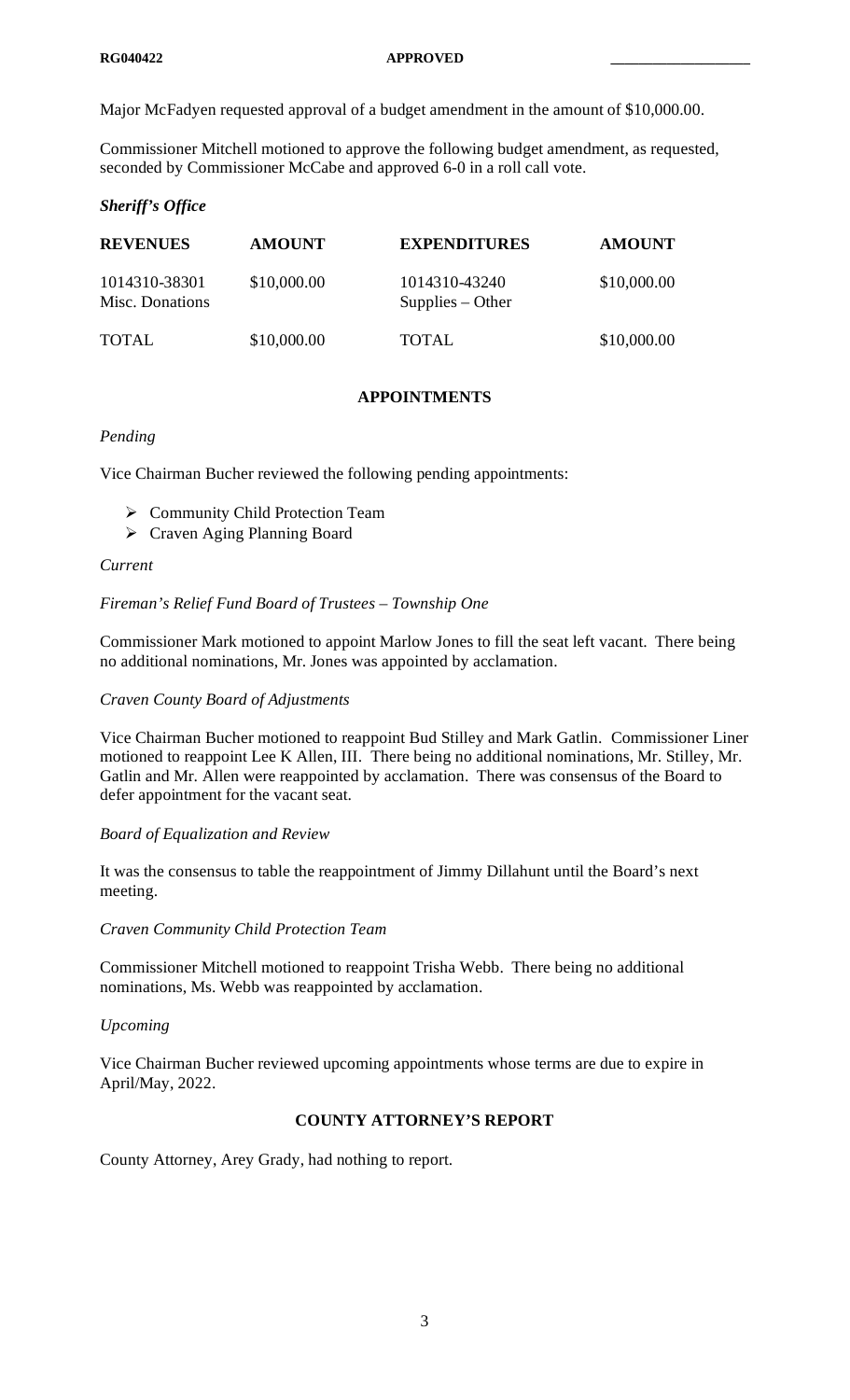#### **RG040422 APPROVED \_\_\_\_\_\_\_\_\_\_\_\_\_\_\_\_\_\_\_\_**

# **PETITIONS OF CITIZENS (GENERAL TOPICS)**

The following citizens signed up to speak:

- 1. *Brian and Rachel Peterson, 220 Battleground Avenue, New Bern*
- 2. *Edwin Vargas, 119 Randomwood Lane, River Bend*

# **COUNTY MANAGER'S REPORT**

County Manager, Jack Veit, requested the Board review the dates to upcoming events in their recent memo and enter them into their calendars.

Mr. Veit updated the Board that the management team had completed their first pass through of the FY22-23 Budget and after conducting some research, would make a second pass in preparation for May's budget work sessions. He reported that both Craven County Schools and Craven County Community College would make their budget requests at the first meeting in May.

# **COMMISSIONERS' REPORTS**

*Commissioner Smith* had nothing to report.

*Commissioner Liner* reported on a recent Dix Crisis Center meeting and indicated the numbers are looking good, but they are still only at 11% for total beds for the year. He stated the need to look at the money the County is investing for its return. Mr. Liner indicated there is a Zoom meeting slated for Wednesday for further discussion on a new program they introduced.

Commissioner Liner relayed the Dix Crisis Center is proposing to establish a 12 chair 23-hour program, which would allow them to monitor referrals for up to a day under their care, when beds are not available. During that time, they would seek out other options or await a bed becoming available. If a bed was not available, the person in crisis would be returned to the system where originated, such as the emergency room or the Sheriff. Mr. Liner explained they were requesting \$800,000 more from the County and he found that to be extravagant.

Mr. Liner stated he wanted the Board to provide feedback at the next meeting, as the Dix Crisis Center is working and needed, but the amount of money needs to be re-evaluated.

Commissioner Liner then reported on the Farm to School event held at W.J. Gurganus with Secretary Troxler, Representative Tyson, and Senator Sanderson in attendance. He also remarked on the excellent turnout at the Job Fair recently held at the Convention Center.

*Commissioner Mitchell* remarked on April being the month of the Military Child and encouraged everyone to wear purple on April 8<sup>th</sup> in their honor.

*Commissioner Mark* reported there had been no Covid patients the past four days at the hospital and that testing is down. He shared about the recent Sheriff safety patrol meeting held in Fairfield Harbour.

*Commissioner McCabe –* had nothing to report.

*Commissioner Bucher* reminded the public that the Primary elections are slated for May 17<sup>th</sup>, which are about six weeks away, and he encouraged everyone to get out and vote. He highlighted that for those who live in the City of New Bern, it is not a primary election, but an actual election.

At 7:27 pm Commissioner Mark motioned to adjourn; seconded by Commissioner Mitchell and approved unanimously.